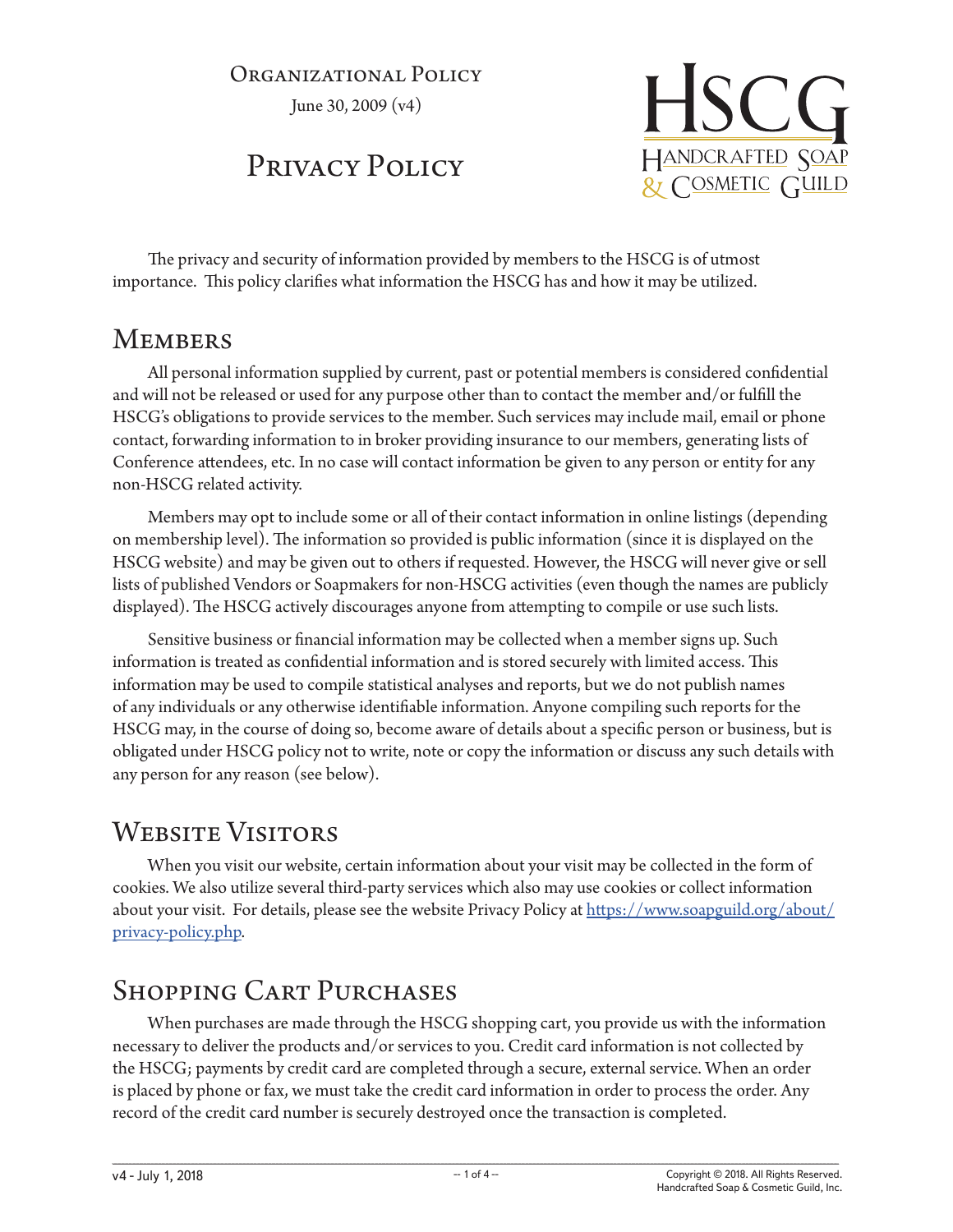### MAILING LISTS

We use Constant Contact, an outside email service, to maintain our mailing lists and send email updates (HSCG eNews). Every email you receive from us will give you the option view your subscription information and to "unsubscribe".

## NOTICE OF RIGHTS WITH RESPECT TO PERSONAL DATA

If you are located in the European Economic Area, you have the following rights under the General Data Protection Regulation (the "GDPR") with respect to information HSCG collects that, alone or in combination with other information we collect, can be used to identify you (such information being "personal data"):

**Right to Information Regarding the Processing of Your Personal Data:** You have the right to obtain the following information:

- confirmation of whether and where we are processing your personal data
- information about the purpose of the processing of your personal data
- information about the categories of personal data being processed
- information about the existence of, and an explanation of the logic involved in, any automated processing of your personal data that has a significant effect on you
- information about the categories of recipients with whom your personal data may be shared; and
- information about the period for which your personal data will be stored or the criteria used to determine that period.

This Privacy Policy is intended to provide much of the information listed above.

**Right to Access to Your Personal Data:** You may request a copy of your personal data that we, or our third-party processors, collect and maintain. Similarly, you have the right to, when technically feasible, have your personal data transferred to another entity to determine the purpose and means of processing your personal data.

**Right to Have Errors Corrected:** You have the right to rectification of inaccurate personal data. If you notify us that any of your personal data is inaccurate or incomplete, we have the responsibility to, either directly or through our third-party processors, ensure that such personal data is erased or corrected.

**Right to Have Personal Data Erased or Processing Restricted:** You have the right to have your personal data erased when (i) the personal data is no longer needed for its original purpose and no new lawful purpose exists; (ii) the personal data is being processed based solely on your consent and you withdraw your consent; or (iii) the personal data is being processed unlawfully. Similarly, you have the right to limit our use of your personal data when (i) the personal data is no longer needed for its original purpose, but we still need to maintain the personal data to establish, exercise, or defend legal rights; (ii) the personal data is being processed unlawfully; or (iii) the accuracy of the personal data is contested, but then our use of the personal data is restricted for only so long as it takes to verify the accuracy of the personal data.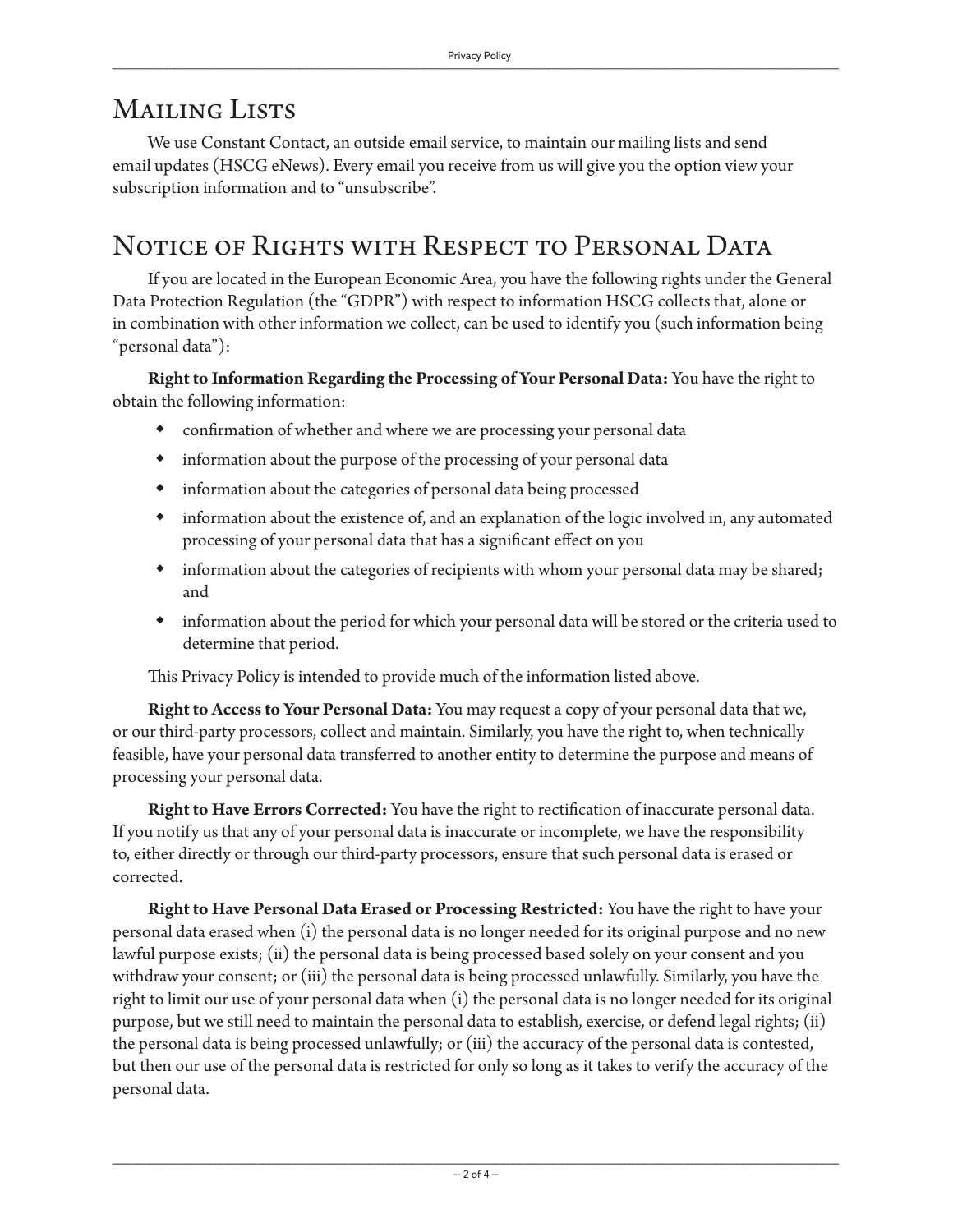**Right to Object to Processing of Your Personal Data:** You have the right to object to our processing of your personal data if the basis for that processing is (a) public interest; or (b) our own legitimate interests in doing so. Additionally, you have the right to object to the processing of your personal data for the purpose of direct marketing or statistical purposes.

**Right to Lodge a Complaint with a Supervising Authority:** You have the right to lodge a complaint concerning the processing of your personal data with your country's independent public authority designated to act as its data protection "supervising authority" under the GDPR.

**Right to Withdraw Consent to the Processing of Your Personal Data:** You have the right to refuse to consent to, and to withdraw your consent to, the processing of your personal data. To the extent we rely on your consent to collect and store your information, when you withdraw such consent we must cease collection and retention of such information. Note, however, we do not require your consent to collect or otherwise process your personal information if (a) such information is not personal data or  $(b)$ such information is personal data and we have another lawful basis for processing the information (for instance, the information is needed to enter into or preform under a contract with you).

Responses to your requests to us regarding your personal data will be provided free of charge (including copies of materials), except that we may charge a reasonable fee for any repetitive requests, manifestly unfounded or excessive requests, or further copies. Similarly, we may refuse to act upon requests that are manifestly unfounded or excessive.

#### DATA RETENTION

Unless otherwise stated above, we keep any information collected until the user requests that it be destroyed or we determine that it is no longer needed for legal, statistical or other record-keeping purposes.

## SECURITY OF INFORMATION

In the course of performing duties for the HSCG, some individuals may have access to sensitive information. Therefore, any HSCG Board Member, employee, sub-contractor, consultant or volunteer must comply with HSCG Policy "Privacy Procedures" which includes the following guidelines:

- No paper documents with sensitive information may be kept any longer than absolutely needed, and when kept, must be stored securely.
- All paper documents containing sensitive information must be shredded or burned (not tossed in the trash) once they are no longer needed.
- No credit card information may ever be sent by email, under any circumstances.
- When viewing sensitive information online, appropriate security precautions should be taken, including an up-to-date firewall, especially when viewing documents through a public network (as in a hotel or library).
- Reasonable precautions must be taken to protect any sensitive information on a personal computer, including password protecting access to the area, making the computer files inaccessible to others (file sharing), etc.
- Any electronic files on a local computer containing sensitive or personal information must be deleted after work is complete and the recycle bin emptied on a regular basis.